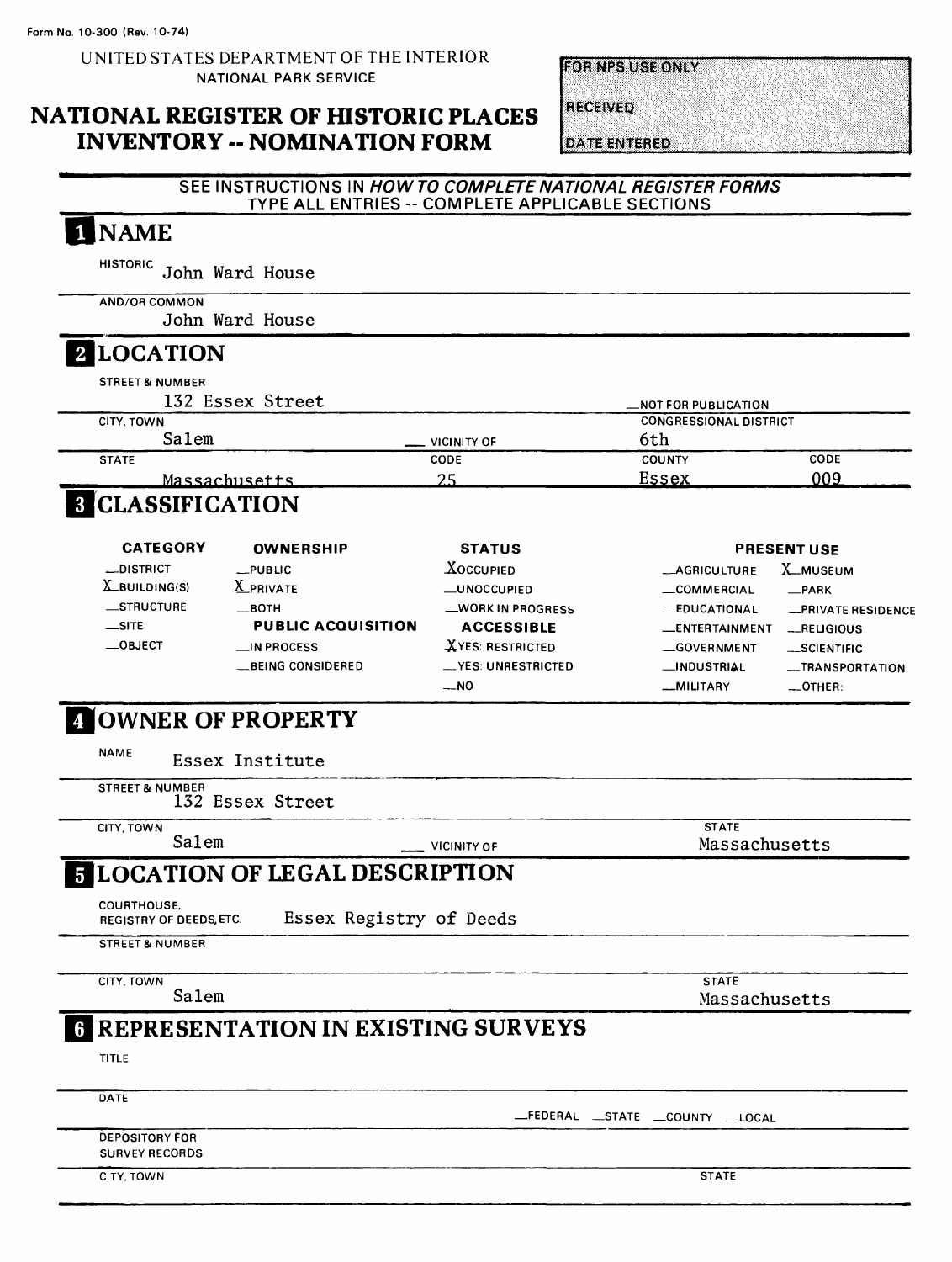# **DESCRIPTION**

|                                                 | <b>CONDITION</b>                              | <b>CHECK ONE</b>               | <b>CHECK ONE</b>                 |             |
|-------------------------------------------------|-----------------------------------------------|--------------------------------|----------------------------------|-------------|
| <b>X_EXCELLENT</b><br>$\equiv$ GOOD<br>$-$ FAIR | <b>DETERIORATED</b><br>__RUINS<br>__UNEXPOSED | __UNALTERED<br><b>LALTERED</b> | _ORIGINAL SITE<br><b>X_MOVED</b> | DATE $1910$ |

DESCRIBE THE PRESENT AND ORIGINAL (IF KNOWN) PHYSICAL APPEARANCE

The following description is taken from an article by Barbara and Gerald Ward entitled "The John Ward House; A Social and Architectural History," published in the January 1974 issue of the Essex Institute Historical Collections.

As it stands now, the John Ward House is a jumble of features dating from the original construction of the house and from the period of restoration. Tradition has always held, and evidence in the framing would seem to indicate, that the house was built by John Ward in three steps between 1684 and 1732. An eastern wing was added to the house in the nineteenth century, but was removed prior to 1905, probably before the end of the nineteenth century.

The Ward House, which now faces east, was built facing south, like most seventeenthcentury houses. Compass directions are given as though the house were still in its original location. Thus, the rooms designated as "western" are now to the left of the front door, "eastern" to the right, when facing the house.

Phase one of John Ward's building effort was a simple two-story end-chimney structure, with an entryway and what became the upper and lower western rooms. The brick fill of what used to be an outside wall is still visible in the stairway which now divides the house, and mortises for studs are visible in the former end girt of the original section. This lower western room, now designated as the parlor, is framed mainly in pine. Traces of whitewash can be seen in the two large summer beams and posts, as well as traces of a blue paint. Dow has left a small bit of the ceiling as it appeared at restoration, showing the various paint layers that were removed at that time. The topmost layer is a gray-blue, which would be the color they discovered on the walls in 1910.

The north-south summers and the posts are decorated with chamfering. The floor boards and joists seem to be a combination of old and new materials, but it seems that, on the whole, Dow preserved a good deal of the framing in this room. The fireplace lintel is definitely new, and so are several floorboards of the room above. Most of the joists show evidence of the lath which was nailed to them, some show whitewash and paint, and a number appear to have been turned over at restoration. The summer beams are a darker color above where they were covered by lath and plaster, which is what we would expect from original members. The only obvious place where part of a major frame member has been repaired is the post holding the chimney girt, next to the door leading into the entry way. Part of the original post has been lost, and a new section of wood has been pieced into the original. None of the timber in this room seems to have .been pit-sawn, as it all has the more regular marks of the mill saw. The summer beams are hewn.

The original back door, now leading to the lean-to, is still there in a corner of the lower western room. The floor boards in front of this door show great evidence of use, and it seems safe to assume that they are early, if not original boards. There is no way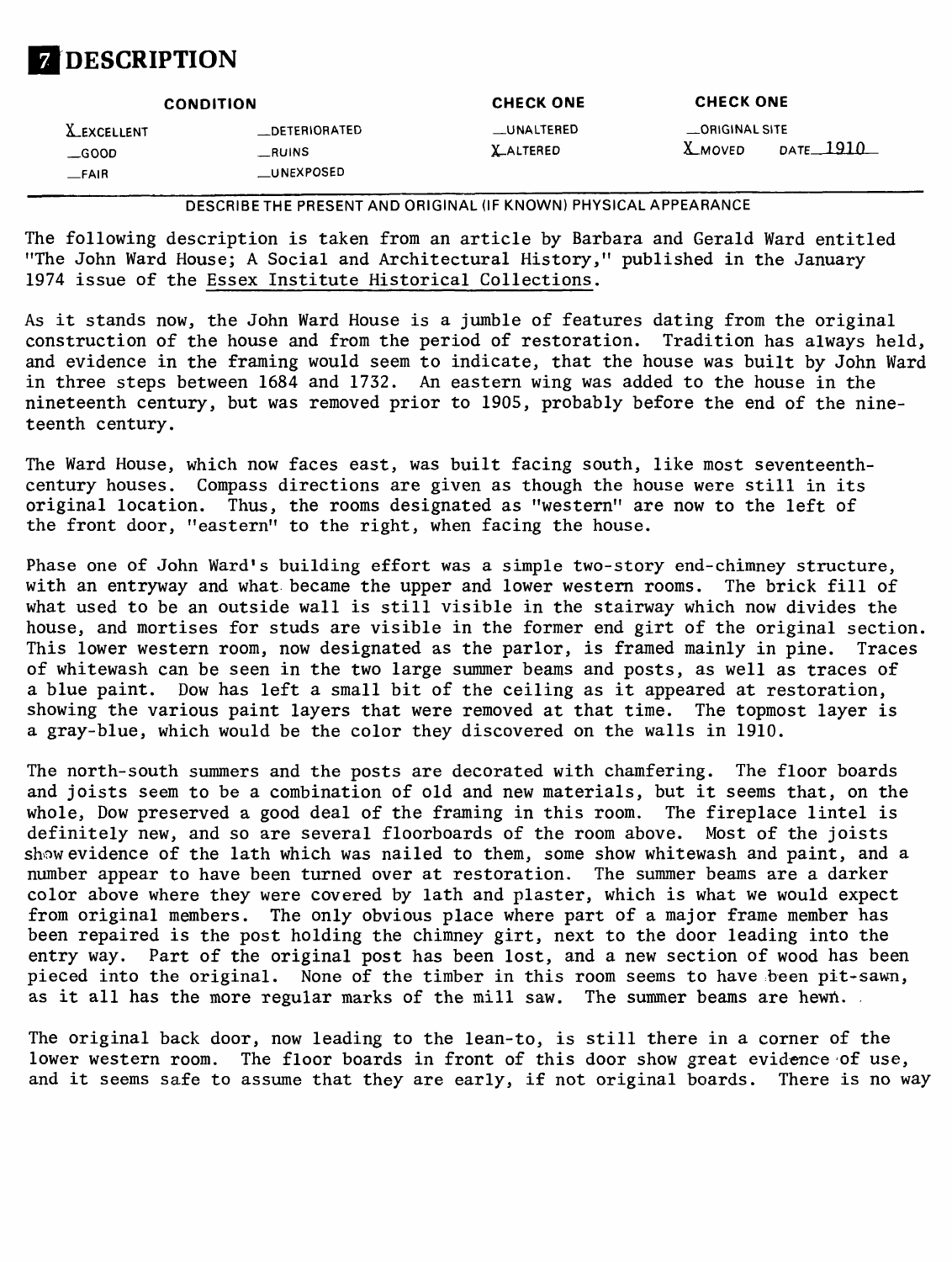# SIGNIFICANCE

| <b>PERIOD</b> |                                | AREAS OF SIGNIFICANCE -- CHECK AND JUSTIFY BELOW |                        |                          |
|---------------|--------------------------------|--------------------------------------------------|------------------------|--------------------------|
| -PREHISTORIC  | <b>LARCHEOLOGY-PREHISTORIC</b> | COMMUNITY PLANNING                               | LANDSCAPE ARCHITECTURE | RELIGION                 |
| $-1400-1499$  | _ARCHEOLOGY-HISTORIC           | CONSERVATION                                     | $-LAW$                 | $\_SCIENCE$              |
| $-1500-1599$  | -AGRICULTURE                   | $-CONOMICS$                                      | LITERATURE             | SCULPTURE                |
| X 1600-1699   | <b>XARCHITECTURE</b>           | $\equiv$ EDUCATION                               | MULTARY                | _SOCIAL/HUMANITARIAN     |
| -1700-1799    | $\_$ ART                       | <b>ENGINEERING</b>                               | _MUSIC                 | $\equiv$ THEATER         |
|               | _COMMERCE                      | _EXPLORATION/SETTLEMENT                          | _PHILOSOPHY            | __TRANSPORTATION         |
| $-.1900-$     | $\sim$ COMMUNICATIONS          | __INDUSTRY                                       | _POLITICS/GOVERNMENT   | $\equiv$ OTHER (SPECIFY) |
|               |                                | $\rightarrow$ INVENTION                          |                        |                          |
|               |                                |                                                  |                        |                          |
|               |                                |                                                  |                        |                          |

SPECIFIC DATES c. 1684 BUILDER/ARCHITECT

### STATEMENT OF SIGNIFICANCE

The John Ward House, probably built around 1684, retains much of its original frame and fabric making it a little altered example of a 17th century organic growth frame house of medieval design. It is also a good example of an important early instance of restoration and preservation in America.

#### HISTORY

The John Ward House was situated on the east side of Prison Lane, later known as St. Peter Street. The property was originally granted to Christopher Waller in 1649 who sold it to a James Browne in 1664. At Browne's death in 1676 the land was divided into three parts. John Ward bought each section separately from various owners and by 1696 had purchased the last part. He bought the center section where he built his house in 1682.

Ward's gravestone, still visible in the Charter Street Burying Ground, indicates he was born around 1653. He was a currier by profession, which involved taking roughly tanned leather and making it soft and pliable for commercial purposes.

His son Benjamin, a mariner, inherited half the house at his father's death in 1732 and may have already been sharing the house with his parents since his marriage in 1724. At his death in 1774 the house seems to have passed to his son Benjamin. He had built a house of his own in 1763 and the Ward House may have been rented from that time. At his death in 1806 he willed the house to his sister who died in 1809. Her will underwent seven years probate and in 1816 the house was sold at public auction to Temple Hardy. For the next forty years it was both a bakery and house for Hardy.

In 1853 the house was sold to Stephen B. Ives and for the next fifty years it was a multi-unit tenement. In 1887 the lands passed to the County of Essex which remained slum landlords for the next twenty-three years.

As early as 1890 the property had been offered to the Essex Institute to save it from destruction but no action was taken for twenty years. The county wanted the property for a new jail and wished the house moved. In 1910 the Ward house was moved to newly purchased land fronting on Brown Street at the rear of the Institute. In 1912, under the direction of George Dow, the house received a fairly sympathetic restoration with some care in seeking out structural evidence, often leaving visible indications of work done and evidence used.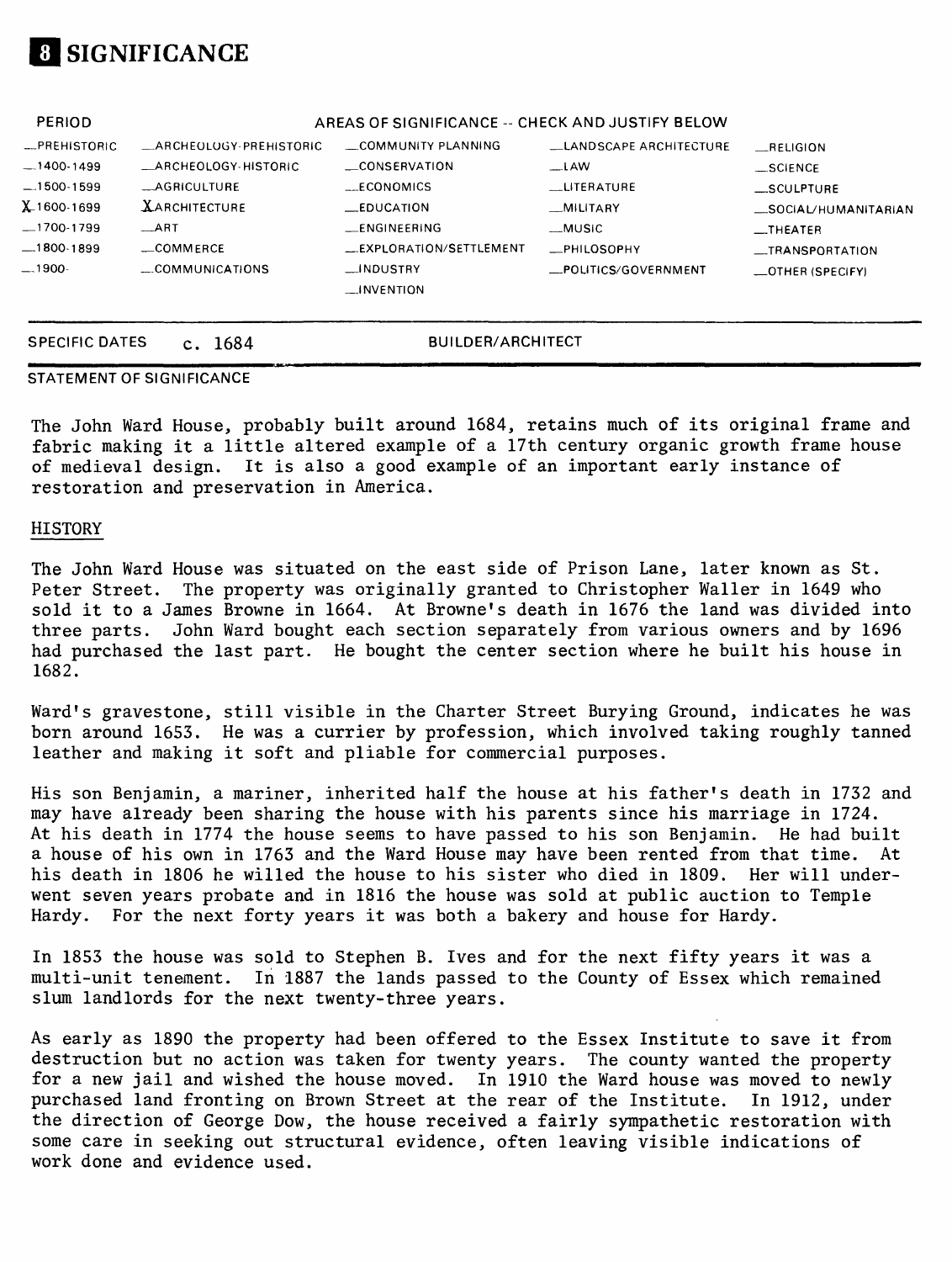## **IMAJOR BIBLIOGRAPHICAL REFERENCES**

Kimball, Fiske, Domestic Architecture of the American Colonies and of the Early Republic, New York, 1922.

Morrison, Hugh, Early American Architecture, New York, 1952.

Ward, Barbara and Gerald, "The John Ward House; A Social and Architectural History," "Essex Institute Historical Collections," January 1974.

| <b>IDGEOGRAPHICAL DATA</b><br>ACREAGE OF NOMINATED PROPERTY __                                                                                                                                                                       | $\cdot$ 2<br>$c_{\star}$         |                                                                  |                                                                           |
|--------------------------------------------------------------------------------------------------------------------------------------------------------------------------------------------------------------------------------------|----------------------------------|------------------------------------------------------------------|---------------------------------------------------------------------------|
| UTM REFERENCES                                                                                                                                                                                                                       |                                  |                                                                  |                                                                           |
| 3 4,4 4,9,0 <br>$A$ [1.4]<br>ZONE EASTING<br>C.<br><b>VERBAL BOUNDARY DESCRIPTION</b>                                                                                                                                                | [4,7[0,9]3,4]<br><b>NORTHING</b> | BI<br>EASTING<br>ZONE<br>D                                       | <b>NORTHING</b>                                                           |
| The house was moved to its present location on the grounds of the Essex Institute. A                                                                                                                                                 |                                  |                                                                  |                                                                           |
| small herb garden gives the house a sense of environment probably not unlike its original                                                                                                                                            |                                  |                                                                  |                                                                           |
| situation.                                                                                                                                                                                                                           |                                  |                                                                  | Beginning at the intersection of Brown Street and the western edge of the |
| driveway, proceed in a southerly direction approximately 75 feet to the northern edge                                                                                                                                                |                                  |                                                                  |                                                                           |
| of the path, thence proceed approximately 70 feet along the northern edge of the path                                                                                                                                                |                                  |                                                                  |                                                                           |
| westerly until you reach the fence which is the boundary of the Institute property<br>on the west, thence 72 feet along the fence to the southern curb of Brown Stree, thence<br>easterly along the southern curb of Brown Street to |                                  |                                                                  |                                                                           |
| <b>STATE</b>                                                                                                                                                                                                                         | CODE                             | <b>COUNTY</b>                                                    | CODE                                                                      |
| <b>STATE</b>                                                                                                                                                                                                                         | CODE                             | <b>COUNTY</b>                                                    | CODE                                                                      |
| <b>IT FORM PREPARED BY</b> Original form prepared by Charles Snell, 1968.<br>NAME/TITLE Patricia Heintzelman, Architectural Historian<br>Cecil McKithan, Historian<br><b>ORGANIZATION</b>                                            |                                  |                                                                  | DATE                                                                      |
| Historic Sites Survey, National Park Service                                                                                                                                                                                         |                                  |                                                                  |                                                                           |
| <b>STREET &amp; NUMBER</b><br>1100 L Street, NW.                                                                                                                                                                                     |                                  |                                                                  | <b>TELEPHONE</b><br>523-5464                                              |
| <b>CITY OR TOWN</b>                                                                                                                                                                                                                  |                                  |                                                                  | <b>STATE</b>                                                              |
| Washington,                                                                                                                                                                                                                          |                                  |                                                                  | D. C.                                                                     |
| <b>IZ STATE HISTORIC PRESERVATION OFFICER CERTIFICATION</b>                                                                                                                                                                          |                                  |                                                                  |                                                                           |
|                                                                                                                                                                                                                                      |                                  | THE EVALUATED SIGNIFICANCE OF THIS PROPERTY WITHIN THE STATE IS: |                                                                           |
| NATIONAL___                                                                                                                                                                                                                          |                                  | STATE                                                            | LOCAL ____                                                                |
| As the designated State Historic Preservation Officer for the National Historic Preservation Art of 1966 (Public Law 89-665). I                                                                                                      |                                  |                                                                  |                                                                           |
| hereby nominate this property for inclusion in the National Register and certify that it has been evaluated according to the                                                                                                         |                                  |                                                                  |                                                                           |
| criteria and procedures set forth by the National Park Service.                                                                                                                                                                      |                                  |                                                                  | Designated:                                                               |
| FEDERAL REPRESENTATIVE SIGNATURE                                                                                                                                                                                                     |                                  |                                                                  | 0 V. 2 Trita<br>Boundary Certified:                                       |
| <b>TITLE</b>                                                                                                                                                                                                                         |                                  |                                                                  | DATE                                                                      |
| <b>FOR NPS USE ONLY</b>                                                                                                                                                                                                              |                                  |                                                                  | an Ap                                                                     |
| I HEREBY CERTIFY THAT THIS PROPERTY <b>A</b> INCLUDED IN THE NATIONAL REGISTER                                                                                                                                                       |                                  |                                                                  |                                                                           |
|                                                                                                                                                                                                                                      |                                  |                                                                  | DATE                                                                      |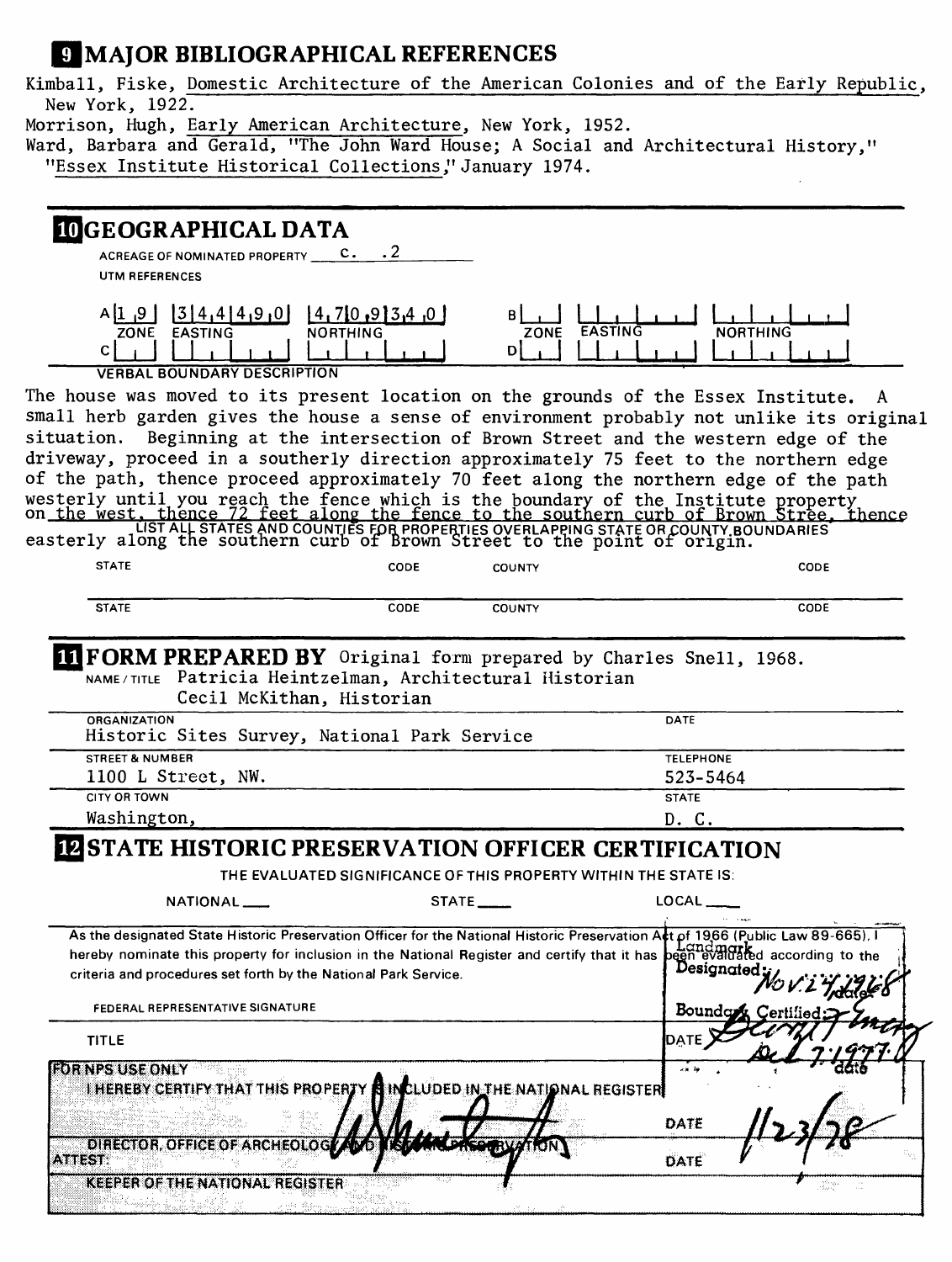**FOR NFS USE ONLY**

**RECEIVED**

### **NATIONAL REGISTER OF HISTORIC PLACES INVENTORY -- NOMINATION FORM** DATE ENTERED

**CONTINUATION SHEET** John Ward House ITEM NUMBER #7 PAGE #2

of determing just how long this door was used. At some point in history it proved inadequate and was replaced by the wider door now next to it. When one opens the old door, old boarding can be seen around the edges of the door casing.

The front door is a reproduction of an old batten door, based on a chunk of what was apparently an older door found in 1910. The staircase in the entryway is also a reproduction. The western bed-chamber, not open to the public, is nearly identical with the lower room, with the exception of having a smaller fireplace.

Phase two of construction was the eastern half, framed mainly in oak. When this section was completed, the house formed the usual central chimney with center staircase floor plan. The eastern downstairs room contains only one principal girt, or summer, and is a smaller room, designated now as the kitchen. Again, many of the timbers appear to be original. The end girt of the original part of the house, although pieced, is still in place. The fireplace lintel is again new, and some floorboards and joists have been replaced. It seems likely that the cellar was added at the same time as these eastern rooms, as the door to it is located on this side of the house. The eastern bedchamber looksmuch like it must have in 1910, with the ceiling still plastered and faded wallpaper on the walls, and has not been restored to any degree.

We have no way of knowing what the condition of the chimney was when Dow restored the building, so it is difficult to know whether the lower eastern room or the lean-to was built as a kitchen. The batten door from the eastern room to the lean-to shows evidence of having once had heavy bolts used to lock it. These may have been removed at the time of restoration.

The lean-to was added as the third and final step of John Ward's building program sometime before 1732, as it is mentioned in his will at that time. It was detached when the house was moved for restoration, and when the later plaster was removed some original, or at least quite old, clapboards on what used to be an exterior wall came to light.

The house has a wide overhang, which extends only along the front and western end of the building. It is framed so that the girts provide the width of the overhang, and therefore extend considerably beyond the first floor posts.

The two front gables, removed during the history of the house, were replaced during the restoration, and evidence seems to indicate that this was a legitimate step. Benjamin may have removed the gables when he inherited the house, to make its exterior more fashionable.

Some of the rafters are numbered with builder's marks, moving from west to east. The whole roof shows signs of having been extensively reworked during the restoration, and for that reason presents an interesting problem. The end gables lack studs mortised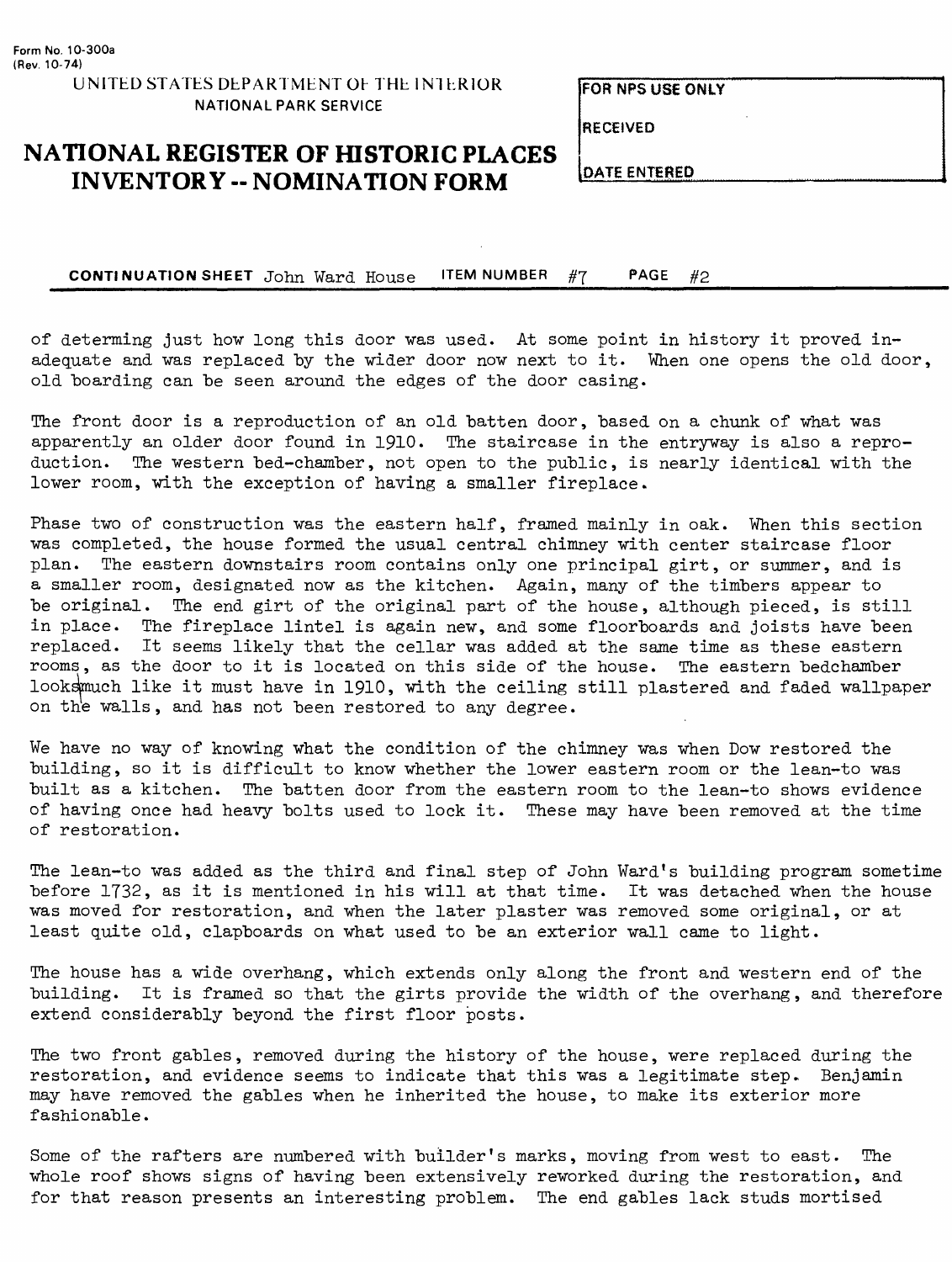**FOR NPS USE ONIY**

**RECEIVED**

## **NATIONAL REGISTER OF HISTORIC PLACES INVENTORY -- NOMINATION FORM**

**DATE ENTERED**

**CONTINUATION SHEET** John Ward House **ITEM NUMBER** #7 PAGE #3

into the rafters; it looks as though the boards bracing these ends may have been nailed on in the nineteenth century. The original, western end bay is now gone, apparently replaced in 1910. Many of the roof boards were replaced during the history of the house, as well as at restoration. There is a roof window now lighting the stairs to the attic, but whether there was evidence sanctioning this at restoration is unknown.

The nineteenth-century wing, added to the eastern end of the house, is now lost and can be studied only through photographs that are for the most part undated. It may have been built by Temple Hardy after l8l6. It was taken down before 1905, perhaps at the time the county purchased the building 1887, as the number of tenants decreased in 1889.

In 1910, then, the John Ward House stood considerably altered. It was painted yellow on the exterior, the gables had been removed, all the windows were double-hung sash, seemingly dating from different periods. The whole building had a new brick foundation, and a plain central chimney top was visible.

As we have seen, the county offered the Ward House to the Institute as early as 1890, although no action was taken for some years. In 1905, President Appleton of the Institute indicated an interest in preserving an ancient dwelling of Salem, to be placed on the Institute grounds, presenting a picture of seventeenth-century life. With the acquisition of some land fronting on Brown Street, behind the Institute, and the removal of some wooden buildings and a skating rink from the property, the location for such a project was finally available. In 1908 and 1909, final steps were taken to save the Ward House.

In the spring of 1910, the Institute acquired the house, and sixteen benefactors paid the William G. Edwards Building Mover and Contractor Company \$250 to move the Ward House from its original location to the grounds of the Institute, a short distance of about two blocks. Dow then spent a good deal of time and money altering it to meet his conceptions of seventeenth-century architecture, furnishings, and domestic life.

Dow's main plan was straightforward. Originally, he meant to restore the two large downstairs rooms in the "17th century manner." Later he decided instead that they should be done in an "early l8th century manner," but by 1912 he had settled on "1700" as the date for interior furnishings. This may explain why he chose eighteenth-century wainscot sheathing for these rooms. Despite these changes in dating, his plan for the layout of the house never varied. One room would be the kitchen, and the other the hall or parlor. The lean-to was to contain three separate exhibits: a weaving room, an apothecary shop, and an "Old Salem" cent shop. The upstairs was to be used as quarters for the guides, who were to be dressed in period costumes. Each room was to be furnished with appropriate museum artifacts, but in 1912 Dow explained that "Where original furniture or utensils of the period have not been available, reproductions have been made." Gardens would